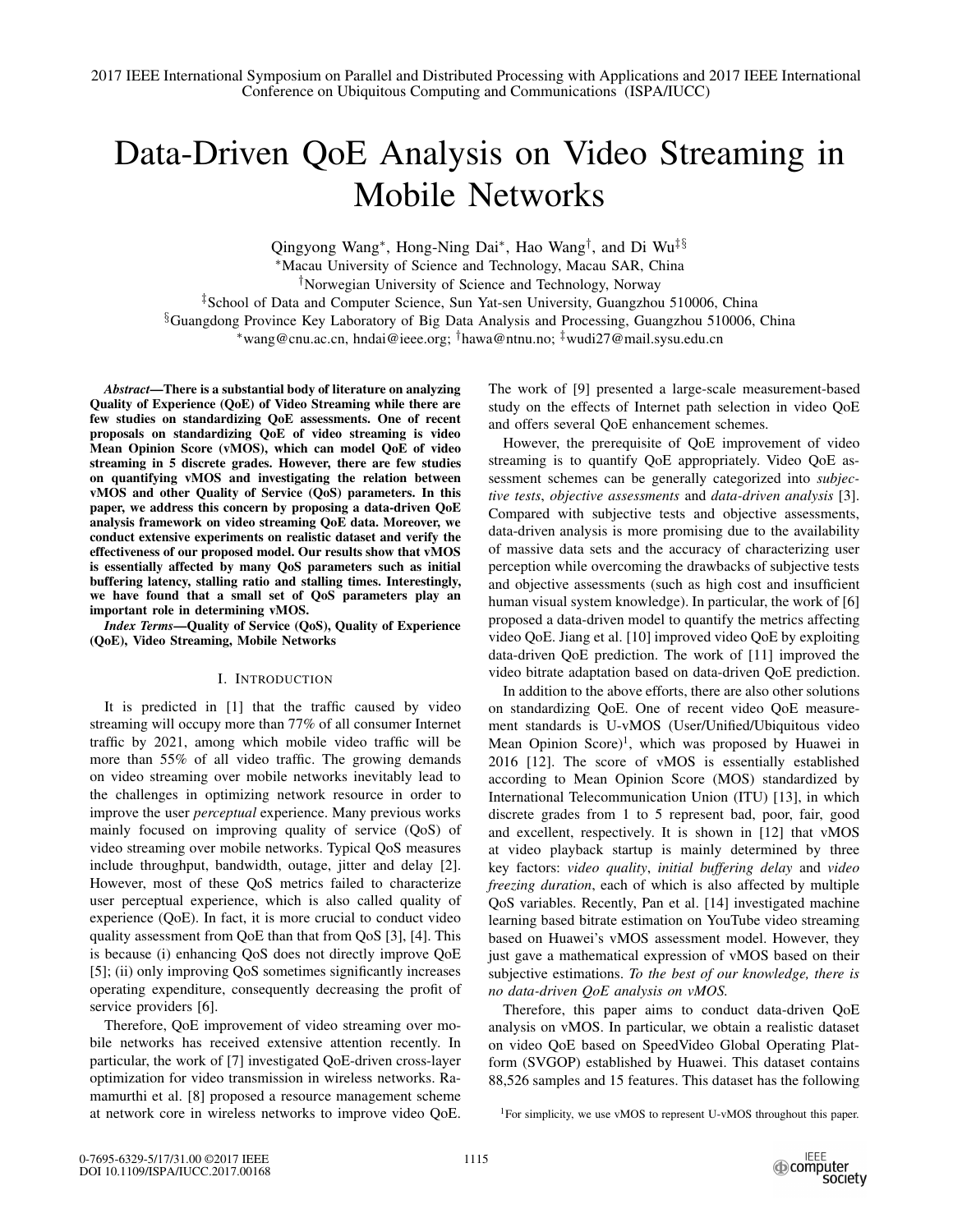

Fig. 1. Our method used in this paper

unique characteristics: 1) heterogeneous data types, 2) positive/negative correlations and 3) dependence of features; these characteristics result in the difficulties in analyzing video QoE data.

To address the above concerns, we propose a QoE datadriven analysis framework. In particular, our analysis framework consists of four components: feature categorization, correlation analysis, coefficient influence analysis and weight determining. We then conduct extensive experiments on the dataset by using our proposed framework and obtain the exact expression of vMOS, which heavily depends on multiple QoS parameters. Our results also offer many useful insights in improving video QoE.

The remainder of this paper is organized as follows. We present the overview of our method in Section II. Section III presents the experimental results. Finally, we conclude this paper in Section IV.

### II. QOE ANALYSIS FRAMEWORK

Fig. 1 shows the flow chart of our proposed method. In particular, we first categorize various QoS parameters into three types. We then apply Pearson correlation analysis to determine the positive and negative correlations of these parameters. We next employ multiple regression to determine the influence of coefficients and obtain the weights of these coefficients by using independent weighting method.

The categorization of the QoS parameters will be given in Section III since it is highly related to the dataset. In this section, we mainly describe correlation analysis in Section II-A, coefficient influence analysis in Section II-B and weight analysis in Section II-C.



Fig. 2. Correlation standard

#### *A. Correlation Analysis*

coefficient  $(r_{xy})_i$  between two variables  $x_i$  and  $y_j$  as follows, Correlation analysis is used to analyze the linear correlation between two variables. In this paper, we use Pearson correlation coefficient as the measure of the correlation between two variables. In particular, we define a Pearson correlation

$$
(r_{xy})_{ij} = \frac{\sum_{t=1}^{T} (x_{ti} - \bar{x}_i) \cdot (y_{tj} - \bar{y}_j)}{\sqrt{\sum_{t=1}^{T} (x_{ti} - \bar{x}_i)^2} \cdot \sqrt{\sum_{t=1}^{T} (y_{tj} - \bar{y}_j)^2}},
$$
 (1)

where T is the sample size,  $x = \{x_{t1}, x_{t2}, ..., x_{tm}\}\$ and  $y = \{y_{t1}, y_{t2}, ..., y_{tn}\}\)$  represent two feature sets with the same sample size,  $\bar{x}_i = \sum_{t=1}^T x_{ti}/T$  and  $\bar{y}_j = \sum_{t=1}^T y_{tj}/T$ .

The value of Pearson correlation coefficient  $(r_{xy})_{ij}$  is in a range of  $[-1, 1]$  as shown in Fig. 2. In particular, a value of 1 means the maximum positive (i.e., the total positive linear correlation between two variables),  $-1$  means the maximum negative (i.e., total negative linear correlation) and 0 means no linear correlation. Note that when  $(r_{xy})_{ij}$  is quite close to 0, it may probably lead to the confused positive and negative relevance as shown in [15]. In this situation, we need some interventions on choosing indicators.

After determining the positive or negative correlation coefficients of features, we need to normalize the features since they are in different units. In particular, we make a conversion from the absolute value to the relative value. In particular, we choose the MAX-MIN scaling method to normalize the positive and negative values. More specifically, we have

• Positive values:

$$
u_{ij} = \frac{x_{ij} - \min(x_{ij})}{\max(x_{ij}) - \min(x_{ij})},\tag{2}
$$

• Negative values:

$$
u_{ij} = \frac{\max(x_{ij}) - x_{ij}}{\max(x_{ij}) - \min(x_{ij})},\tag{3}
$$

where  $x_{ij}$  represents the original value,  $u_{ij}$  represents the value after normalization,  $\min(\cdot)$  is the minimum value and  $max(\cdot)$  is the maximum value.

## *B. Coefficient Influence Analysis*

We then conduct multiple regression to analyze the relationship between two or more independent variables and one dependent variable. In particular, we conduct the multiple regression analysis on the QoS features and the scoring factors (i.e., SQuality, SLoading and SStalling). This analysis is implied by that fact that vMOS is a function of the above 3 key factors, i.e.,  $vMOS = f(SQuality, SLoading, SStalling)$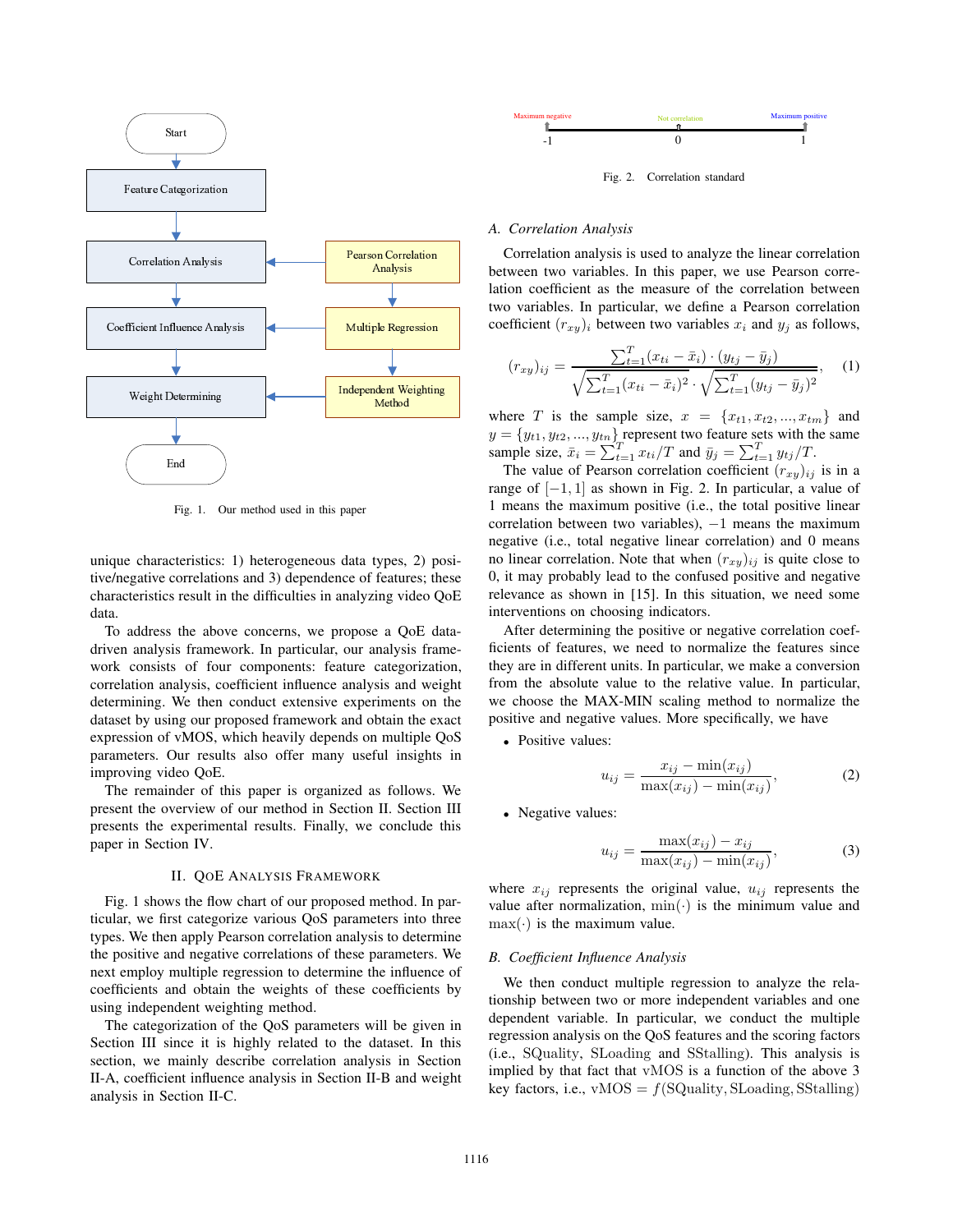TABLE I CATEGORIZATION OF FEATURES

| <b>Types</b>     | <b>Features</b>                             | Variables |
|------------------|---------------------------------------------|-----------|
| Video<br>Quality | Average rate of playing phase (kbps)        | $x_1$     |
|                  | Video total download (DL) rate (kbps)       | $x_2$     |
|                  | Video bitrate (kbps)                        | $x_3$     |
|                  | Initial max DL rate (kbps)                  | $x_4$     |
| Initial          | End-to-End (E2E) round-trip time (RTT) (ms) | $x_5$     |
| Loading          | Initial buffering latency (ms)              | $x_6$     |
|                  | Video Initial buffer download (byte)        | $x_7$     |
|                  | Playing time(ms)                            | $x_8$     |
| Stalling         | Playing total duration                      | $x_{9}$   |
|                  | Stalling times                              | $x_{10}$  |
|                  | Stalling ratio                              | $x_{11}$  |

[12]. We then give a general expression of the multiple regression equation as follows,

$$
y_i = \beta_0 + \beta_1 x_1 + \beta_2 x_2 + \dots + \beta_m x_m,
$$
 (4)

which  $y_i$  refers to one of the scoring factors such asvMOS, SQuality, SLoading and SStalling,  $x_i$  represents each of QoS features,  $\beta_0$  is the offset,  $\beta_i$  is the corresponding regression coefficient.

In order to assess the accuracy (or fitting) of regression, we use the root mean square error  $(R<sup>2</sup>)$ , which is defined as follows,

$$
R^{2} = \sqrt{\frac{1}{n} \sum_{j=1}^{n} (y_{j} - \hat{y}_{j})^{2}},
$$
\n(5)

where  $y_j$  is the dependent variable and  $\hat{y}_i$  is the predicated value. In practice, the regression fits successfully only when the level of significance is less than 0.005 [15].

#### *C. Weight Determining*

After obtaining coefficients of QoS parameters, we need to evaluate the importance of each QoS parameter. In particular, we use independent weighting method to determine the weights of coefficients [16].

We denote the weight of a coefficient  $\beta_i$  by  $w_i$ , which can be calculated by the following equation,

$$
w_i = \frac{\zeta_i}{\sum_{i=1}^m \zeta_i},\tag{6}
$$

where  $\zeta_i$  can be calculated by

$$
\zeta_i = \sqrt{\frac{\beta_i}{\sum_{i=1}^m \beta_i}}.\tag{7}
$$

#### III. EXPERIMENT RESULTS

In this section, we conduct the analysis on the sample dataset SpeedVideo Global Operating Platform (SVGOP) established by Huawei<sup>2</sup>; SVGOP is a specific application of vMOS in mobile networks throughout the world. In particular, the dataset contains 88,526 samples with 11 features (i.e., QoS parameters) and 4 scoring factors. We first categorize the features in Section III-A, and then conduct correlation analysis

TABLE II CORRELATION COEFFICIENTS

| <b>Types</b>     | <b>Features</b>               | <b>Values</b> | Pos/Neg   | Chosen    |
|------------------|-------------------------------|---------------|-----------|-----------|
| Video<br>Quality | Average Rate of playing phase | $-0.0104$     |           | 4         |
|                  | Video total DL rate           | $-0.028$      |           | ٠         |
|                  | Video bitrate                 | 0.8709        | $\div$    | $\div$    |
|                  | Initial Max DL rate           | 0.6164        |           | $\div$    |
| Initial          | E <sub>2</sub> E RTT          | $-0.5550$     |           |           |
| Loading          | Initial buffering latency     | $-0.8866$     |           |           |
|                  | Video initial buffer download | 0.2138        | $\ddot{}$ | $\div$    |
| <b>Stalling</b>  | Playing time                  | 0.9066        | $\ddot{}$ | $\ddot{}$ |
|                  | Playing total duration        | 0.0371        |           |           |
|                  | Stalling times                | $-0.9334$     |           |           |
|                  | Stalling ratio                | $-0.3371$     |           |           |

in Section III-B. Next, Section III-C presents the multiple regression results. Finally, we determine the weights based on independent weighting method in Section III-D.

# *A. Categorization of features*

It is shown in [12] that vMOS is a function of SQuality, SLoading and SStalling; this implies that we should categorize the features into three types: 1) Video Quality related features, 2) Initial Loading related features, 3) Stalling related features. Therefore, we categorize 11 features into 3 types as shown in Table I. We denote each of these 11 features by variable  $x_i$  ( $i = 1$  to 11). In addition, we also denote the scoring factors vMOS, SQuality, SLoading and SStalling by  $y_1$ ,  $y_2$ ,  $y_3$  and  $y_4$ , respectively.

# *B. Correlation Analysis*

We then conduct Pearson correlation analysis on these features. In particular, we calculate the correlation coefficients according to Eq. (1) and obtain the values as listed in Table II.

Let us first analyze the first type of features. As shown in Table II, we can see that the coefficient of Video bitrate is 0.8709, which is relatively close to 1 (i.e., the maximum positive), implying that Video bitrate is quite correlated with SQuality (i.e.,  $y_2$ ). However, Table II also show that Average rate of playing phase and Video total DL rate have the values of -0.0104 and -0.028, respectively. These two values are quite close to 0. In this case, we need to take some interventions on the indicators of the coefficients. According to the guidance given in [15], we choose positive indicators for both Average rate of playing phase and Video total DL rate (see the plus symbols in bold fonts in Table II).

Regarding to the second type (i.e., Initial Loading), it is shown in Table II that both Initial Max DL rate and Video initial buffer download are positively correlated to SLoading  $(i.e., y_3)$  while both E2E RTT and Initial buffering latency are negatively correlated to SLoading. Among them, the coefficient of Initial buffering latency is -0.8866 (i.e., the maximum absolute value), implying that it strongly affects QoE in terms of Initial Loading.

We next analyze the third type of features. Table II shows that Stalling times is strongly negatively correlated with SStalling (i.e., -0.9334), implying that it has a strong influence

<sup>2</sup>http://speedvideo.huawei.com/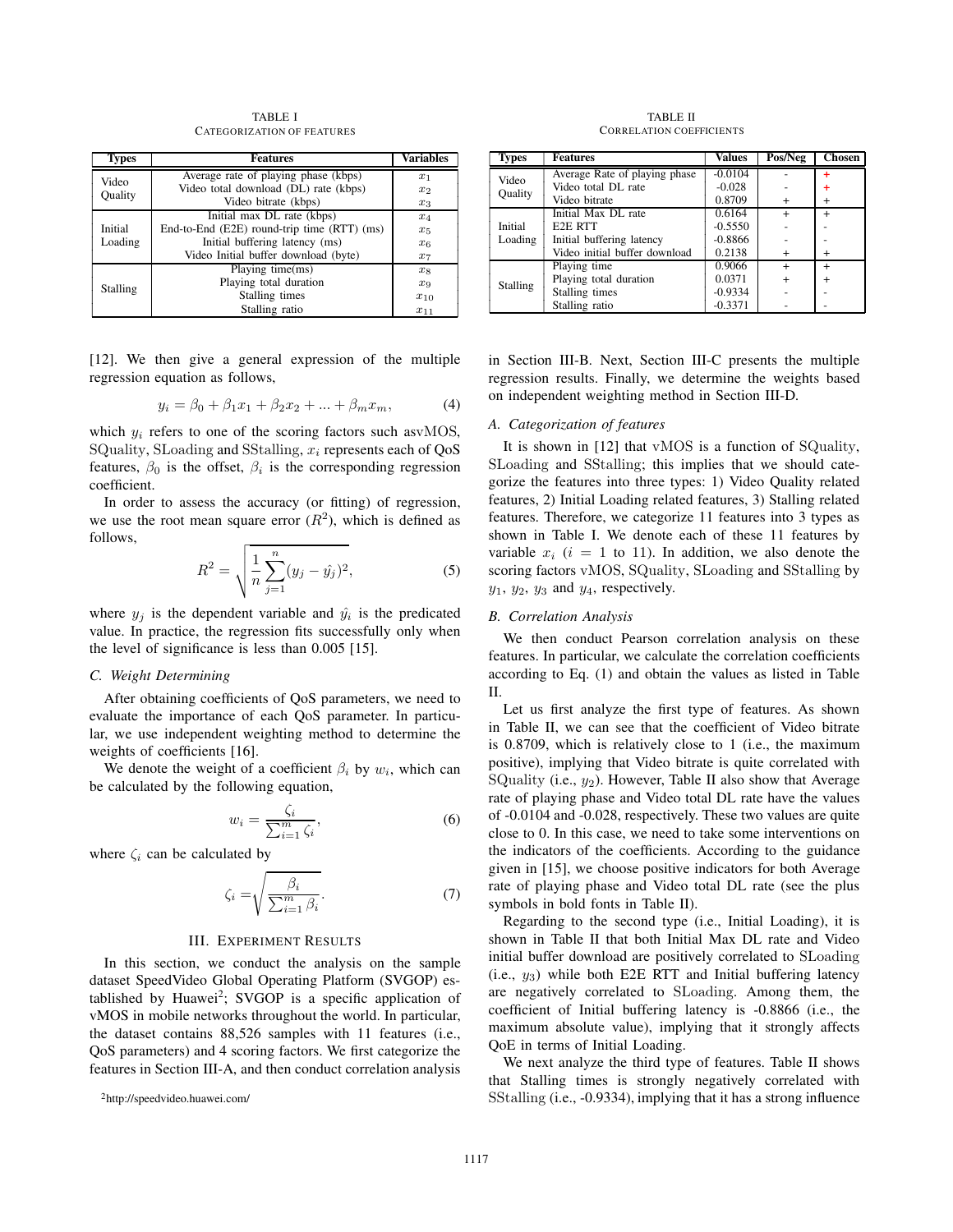TABLE III CORRELATION COEFFICIENT WITH VMOS

|                    | SQuality | SLoading | $n\sigma$<br>١tа |
|--------------------|----------|----------|------------------|
| $\mathbf{v}$<br>IV |          | 0.81     |                  |

on QoE in terms of stalling. Besides, we can see from Table II that Playing total duration has a less influence on QoE (i.e., 0.0371). This result implies that users may be more concerned with Stalling times than Playing total duration.

Finally, we conduct correlation analysis on vMOS and the three scoring factors SQuality, SLoading and SStalling. Table III shows the results. It is shown in Table III that all the three factors are positively correlated to vMOS. In contrast to SQuality and SLoading, SStalling is more dominant in users QoE since it has the maximum positive value 0.9320 (i.e., quite close to 1).

# *C. Multiple Regression Analysis*

We next conduct multiple regression analysis. In particular, we give the regression equation on 11 features as follows,

$$
y_1 = \beta_0 + \beta_1 x_1 + \beta_2 x_2 + \beta_3 x_3 + \beta_4 x_4 + \beta_5 x_5 + \beta_6 x_6
$$
  
+  $\beta_7 x_7 + \beta_8 x_8 + \beta_9 x_9 + \beta_{10} x_{10} + \beta_{11} x_{11}$ , (8)

where  $x_i$  ( $i = 1$  to 11) corresponds to each of 11 features as given in Table I and  $\beta_i$  is the regression coefficient.

Table IV lists the regression results, where "Coeff" stands for coefficient. Note that we assess the accuracy of the multiple regression model by the coefficient of determination  $(R<sup>2</sup>)$ . In practice, we require  $R^2 > 0.8$  so that the regression fits successfully. Our multiple regression analysis is also conducted according to the three types of features (see our categorizations in Section III-A).

It is shown in Table IV that the first group of multiple regression results has the accuracy with  $R^2 = 0.871$ , implying that the regression model fits well. Besides, Table IV also shows that the coefficient of determination for the second group of regression results is  $R^2 = 0.895$  (i.e., the regression model fits). Among 4 features in this group, the coefficient of Initial buffering latency is -2.263 (i.e., the maximum absolute value); it indicates that Initial buffering latency plays an important role in QoE. Similarly, the regression in the third group also fits successfully with the coefficient of determination  $R^2 = 0.906$ . One thing to note that the coefficient of Play time is 0. This is because the significant level is  $0.014$  (i.e.,  $> 0.005$ ) during the regression. Thus, we ignore it in the regression according to [15]. Moreover, the coefficient of Stalling times is -1.234, implying Stalling times plays an important role in QoE; it confirms with our aforementioned observation in Section III-B.

Finally, we conduct the regression on vMOS and SQuality, SLoading and SStalling together and obtain the coefficients as shown in Table V.

As shown in Table V, the value  $R^2 = 0.977$  implies that the regression fits well. Besides, Stalling has the largest coefficient (i.e., 0.710) compared with Video Quality and Initial Loading; this indicates that Stalling plays an important role in vMOS.

TABLE IV REGRESSION COEFFICIENTS AND MODEL PRECISION

| Type            | Feature                       | Coeff        | <b>Value</b> | $R^2$ |  |
|-----------------|-------------------------------|--------------|--------------|-------|--|
|                 | Rate of playing<br>Average    | $\beta_1$    | 0.943        |       |  |
| Video Quality   | phase                         |              |              | 0.871 |  |
|                 | Video total DL rate           | $\beta_2$    | 1.113        |       |  |
|                 | Video bitrate                 | $\beta_3$    | 1.003        |       |  |
|                 | Initial Max DL rate           | $\beta_4$    | 0.294        |       |  |
| Initial Loading | E <sub>2</sub> E RTT          | $\beta_5$    | $-0.217$     | 0.895 |  |
|                 | Initial buffering latency     | $\beta_6$    | $-2.263$     |       |  |
|                 | Video initial buffer download | β7           | 0.214        |       |  |
| Stalling        | Playing time                  | $\beta_8$    | 0.001        |       |  |
|                 | Playing total duration        | 0.006<br>βg  |              | 0.906 |  |
|                 | Stalling times                | $\beta_{10}$ | $-1.234$     |       |  |
|                 | Stalling ratio                | $\beta_{11}$ | 0.906        |       |  |

TABLE V COEFFICIENTS AND MODEL PRECISION

|      | Ouality | Loading<br>Initial | Stalling |    |
|------|---------|--------------------|----------|----|
| alue | (KY)    | $\varDelta'$       | 710      | u. |

Integrating the two stages of multiple regressions together, we finally obtain the regression equation as follows,

$$
y_1 = 0.8127 + 0.0019 \cdot x_1 + 0.0022 \cdot x_2 + 0.0020 \cdot x_3
$$
  
+0.1385 \cdot x\_4 - 0.1022 \cdot x\_5 - 1.0659 \cdot x\_6 + 0.1215 \cdot x\_7  
+0.0043 \cdot x\_9 - 0.8761 \cdot x\_{10} + 0.6433 \cdot x\_{11}. (9)



Fig. 3. Residual Error Plot

We use the residual plots to evaluate the accuracy of the regression model. Fig. 3 shows the residual plots. We can see from Fig. 3 that the fitting rate is 98.18% under the confidence interval of 99%, implying that the regression fits.

Furthermore, we use t-statistics to assess the accuracy of our regression. Table VI presents the t-statistic and standard error values of regression coefficients, where the  $t$ -statistic indicates the statistical significance of the relationship between dependent and independent parameters. We can see from Table VI that our regression fits well.

#### *D. Weight Determining*

After obtaining the coefficients of the features by using multiple regression method, we then evaluate the importance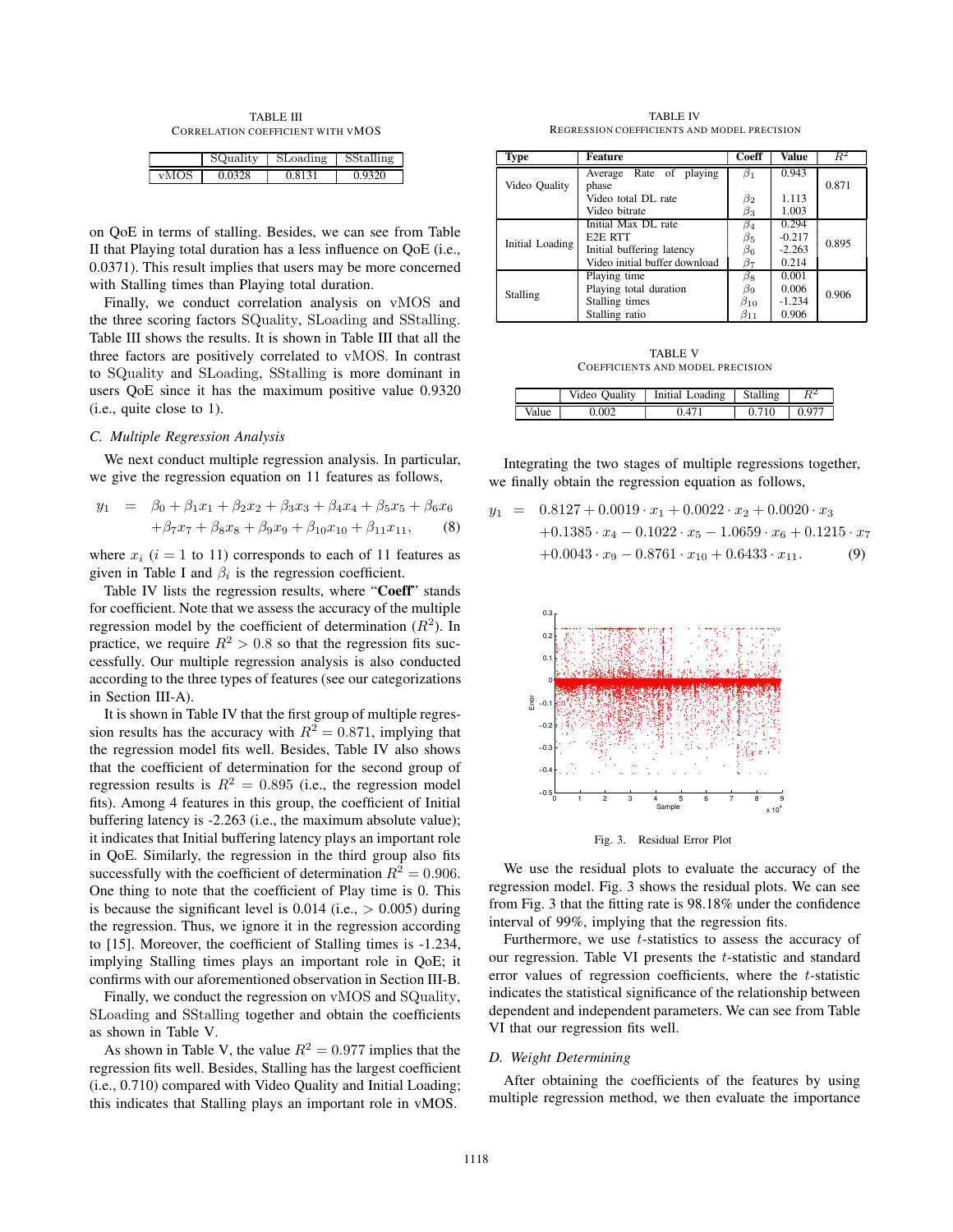TABLE VI t-STATISTIC AND STANDARD ERROR OF REGRESS ION COEFFICIENTS

| Feature                       | $t$ -statistics | <b>Standard Error</b> |
|-------------------------------|-----------------|-----------------------|
| Average rate of playing phase | 0.270           | 0.029                 |
| Video total DL rate           | 13.547          | 0.030                 |
| Video bitrate                 | $-5.308$        | 0.001                 |
| Initial Max DL rate           | $-494$          | 0.002                 |
| E <sub>2</sub> E RTT          | 6.664           | 0.001                 |
| Initial buffering latency     | 7.249           | 0.007                 |
| Video initial buffer download | 16.256          | 0.013                 |
| Playing total duration        | 0.521           | 0.002                 |
| Stalling times                | $-243.711$      | 0.005                 |
| Stalling ratio                | 11.922          | 0.015                 |

of the features. In particular, we use the independent weighting method [16] to calculate the weight of each feature. Table VII lists the weights as well as the rankings of these features.

TABLE VII WEIGHTS AND RANKING

| <b>Features</b>               | <b>Initial Weights</b> | Ranking |
|-------------------------------|------------------------|---------|
| Average rate of playing phase | 0.0108                 | 10      |
| Video total DL rate           | 0.0118                 |         |
| Video bitrate                 | 0.0112                 |         |
| Initial Max DL rate           | 0.0928                 |         |
| E <sub>2</sub> E RTT          | 0.0797                 |         |
| Initial buffering latency     | 0.2574                 |         |
| Video initial buffer download | 0.0869                 |         |
| Playing total duration        | 0.0163                 |         |
| Stalling times                | 0.2333                 |         |
| Stalling ratio                | 0.2000                 |         |

Table VII presents the rankings of all the features. We can see from Table VII that Initial buffering latency, stalling times and stalling ratio rank higher than other features, implying that they play a dominant role in vMOS. In particular, the weights of the three factors occupy 69.01% while other 6 factors occupy another 30.99%.

### *E. Result analysis*

Table VII shows that vMOS is mainly affected by Initial buffering latency, Stalling times and Stalling ratio. We next investigate the influence of them on vMOS based on statistic analysis of the original dataset.

Fig. 4 plots vMOS versus the average of Initial buffering latency. In particular, we first categorize the samples into 5 groups according to different scales of vMOS (i.e.,  $vMOS$ ) 1, 2, 3, 4, 5) and then calculate the average value of each group, which is represented by a histogram as shown in Fig. 4. Besides, the bar diagram below shows the proportion of each group to the number of all the samples (in percentage). For example, we can see that the total number of samples with vMOS > 3 counts for nearly 96% over the number of all the samples, implying that most of samples are "good" to users.

Each dot in the red curve in Fig. 4 represents the average value of Initial buffering latency in each group. It is shown in Fig. 4 that there is a significant increment of Initial buffering latency when vMOS is decreased; this implies that vMOS decreases significantly when Initial buffering latency is increased. For example, when Initial buffering latency is



Fig. 4. vMOS versus Initial buffering latency

increased to greater than 3954 ms, vMOS decreases from 3 to 2 (i.e., from "fair" to "poor"); the user QoE decreases significantly.



Fig. 5. vMOS versus Stalling times

We next investigate the influence of Stalling times on vMOS. Fig. 5 plots the results of vMOS versus Stalling times. In particular, we categorize the samples into 7 groups according to different values of Stalling times (i.e., 1, 2, 3, 4, 5, 6, 7-10). We then calculate the average value of vMOS of each group, which is shown as the histogram. Besides, Fig. 5 also plots the proportion of each group to the number of all the samples (in percentage), where a blue dot represents the percentage value of each group. We can see from Fig. 5 that the average value of vMOS in the group with Stalling times  $= 1$  is 2.86, which is the highest value among all the groups. Moreover, the average value of vMOS drops significantly with the increased Stalling times. This implies that users cannot tolerate too many times of stalling. For example, a small proportion of samples falls into the group with Stalling times 7-10, implying that users felt extremely annoying with the number number of Stalling times. In fact, we have observed from Fig. 5 that there is a significant drop in terms of the proportion when Stalling times = 2 though there is no significant increment or decrease when Stalling times > 2. This may imply that there may exist a threshold on Stalling times. The investigation on the threshold on Stalling times will be left as one of our future works.

Fig. 6 plots the results on vMOS against Stalling ratio, in which we categorize samples into 5 groups according to different scales of vMOS (i.e., vMOS =  $1, 2, 3, 4, 5$ ). It is worth mentioning that we only consider the data samples with Stalling ratio  $\geq 1$  and ignore those with Stalling ratio = 0 (i.e.,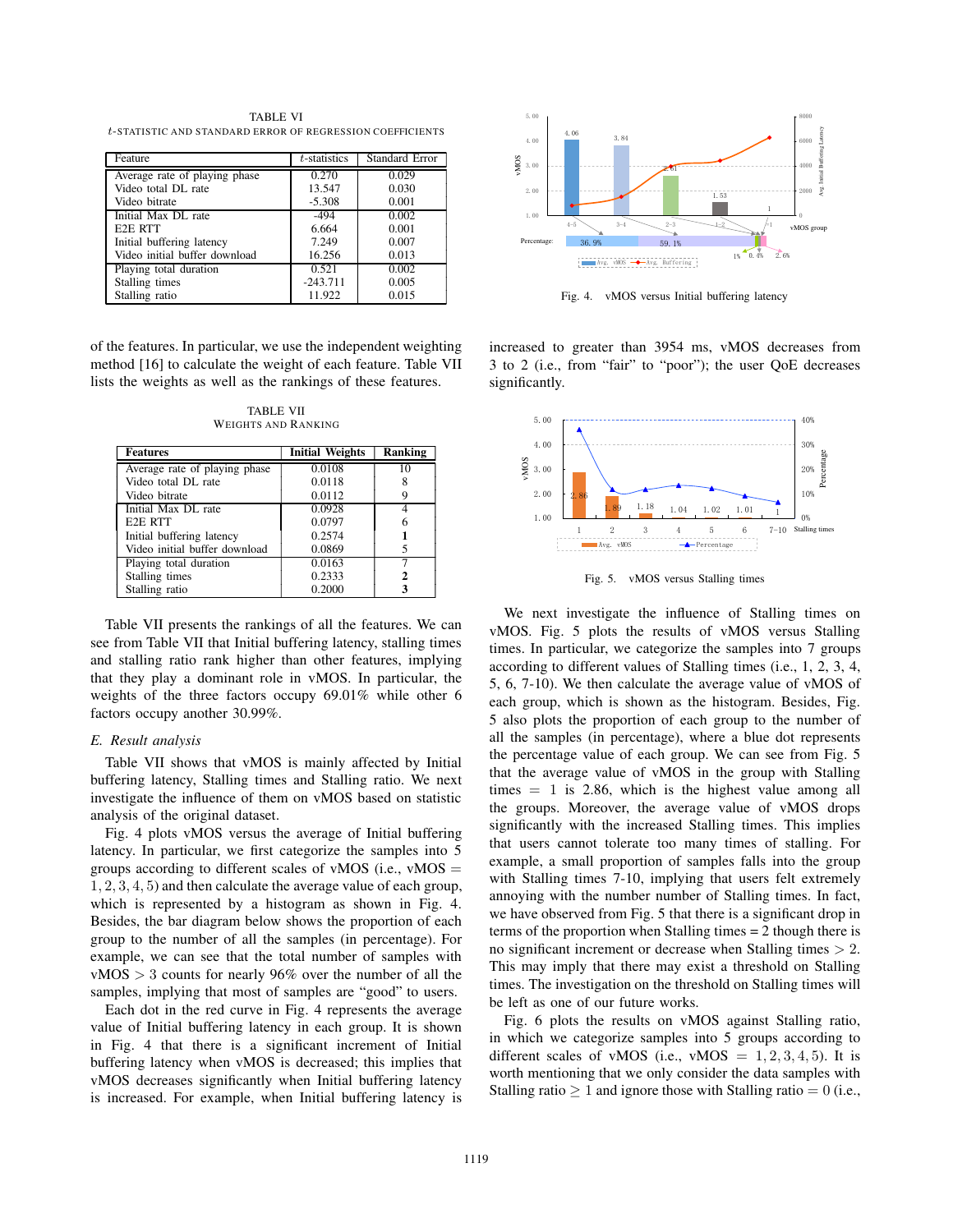

Fig. 6. vMOS versus Stalling ratio

no stalling); this analysis is different from the categorization in Fig. 4 that considers all the samples. The histogram in Fig. 6 represents the average Stalling ratio in different groups and each dot in the red curve represents the percentage of each group. We can see from Fig. 6 that there is a significant increment on Stalling ratio when vMOS is decreased; this implies that Stalling ratio is negatively correlated with vMOS.

*Remark 1:* In summary, we can see from Fig. 4, Fig. 5 and Fig. 6 that Initial buffering latency, Stalling times and Stalling ratio can significantly affect vMOS. In particular, Initial buffering latency, Stalling times and Stalling ratio are negatively correlated with vMOS.

This result essentially offers us some useful insights in improving video QoE. For example, we may focus on optimizing the network resource to reduce Initial buffering latency, Stalling times and Stalling ratio so that we can significantly improve the video QoE while maintaining relatively low operating expenditure. However, it is not an easy task to achieve this goal because the enhancement of these QoS parameters is also involved with many other technologies, such as crosslayer optimization and distributed resource allocation [10], [17], [18]. For example, we can distribute the most popular videos at the server close to users so that we can significantly reduce the initial buffering latency. However, to determine the popularity of video streaming is challenging since it requires the extensive efforts in analyzing the massive video data [19]. Moreover, it is also difficult to identify the QoS bottlenecks since they are often affected by many factors. For example, video stalling is essentially caused by many factors, such as network congestion, network failure, device mobility and radio spectrum scarcity. There is a challenge in identify the causality of stalling. In the future, we may apply data-driven approach to identify the reason behind video stalling according to different scenarios.

# IV. CONCLUSION

In this paper, we conduct a data-driven analysis on video Mean Opinion Score (vMOS), which is an important measure of user quality of experience of video streaming. In particular, our study is based on a realistic dataset consisting of 88,526 samples and 15 features. This dataset has the characteristics such as heterogeneity of data types, positive and negative correlation of features and dependence of features; they result in the difficulties in analyzing the data. In order to address these challenges, we propose a data-driven analysis framework, which can effectively analyze vMOS and investigate the relation between vMOS and other QoS parameters. In particular, we have the following major findings:

- *vMOS is affected by multiple QoS parameters together*. In particular, we have found that vMOS is essentially affected by 11 QoS parameters.
- *Small set of QoS parameters dominates*. Interestingly, we have found that a small set of QoS parameters has the stronger influence on vMOS than other QoS parameters. For example, the weights of Initial buffering latency, Stalling times and Stalling ratio occupy 69.01% while other 6 parameters only occupy another 30.99%.

Our results have paved the ground for the improvement of video streaming QoE in the future. For example, we may integrate cross-layer optimization and distributed resource allocation schemes together to mitigate the key QoS bottlenecks so as to improve video streaming QoE.

#### ACKNOWLEDGEMENT

The work described in this paper was partially supported by Macao Science and Technology Development Fund under Grant No. 096/2013/A3, the National Key R&D Program of China under Grant 2016YFB0201900, the National Natural Science Foundation of China under Grant 61572538 and Grant 61672170, the Fundamental Research Funds for the Central Universities under Grant 17LGJC23, and the Science and Technology Planning Project of Guangdong Province (No. 2017A050501035). The authors would like to express their appreciation for Gordon K.-T. Hon for his thoughtful discussions.

#### **REFERENCES**

- [1] "Cisco Visual Networking Index: Forecast and Methodology, 2016– 2021," June 2017.
- [2] M. Venkataraman and M. Chatterjee, "Inferring video QoE in real time," *IEEE Network*, vol. 25, no. 1, pp. 4–13, January 2011.
- [3] Y. Chen, K. Wu, and Q. Zhang, "From QoS to QoE: A tutorial on video quality assessment," *IEEE Communications Surveys & Tutorials*, vol. 17, no. 2, pp. 1126–1165, 2015.
- [4] H. Nam, K.-H. Kim, and H. Schulzrinne, "QoE matters more than QoS: Why people stop watching cat videos," in *Computer Communications, IEEE INFOCOM 2016-The 35th Annual IEEE International Conference on*. IEEE, 2016, pp. 1–9.
- [5] V. Joseph and G. de Veciana, "NOVA: QoE-driven optimization of DASH-based video delivery in networks," in *INFOCOM, 2014 Proceedings IEEE*. IEEE, 2014, pp. 82–90.
- [6] A. Balachandran, V. Sekar, A. Akella, S. Seshan, I. Stoica, and H. Zhang, "Developing a Predictive Model of Quality of Experience for Internet Video," in *Proceedings of the ACM SIGCOMM Conference*, ser. SIG-COMM, 2013.
- [7] S. Thakolsri, W. Kellerer, and E. Steinbach, "Qoe-based cross-layer optimization of wireless video with unperceivable temporal video quality fluctuation," in *Proceedings of IEEE International Conference on Communications (ICC)*, 2011.
- [8] V. Ramamurthi, O. Oyman, and J. Foerster, "Video-QoE aware resource management at network core," in *Global Communications Conference (GLOBECOM), 2014 IEEE*. IEEE, 2014, pp. 1418–1423.
- [9] M. Venkataraman and M. Chatterjee, "Effects of internet path selection on video-QoE: analysis and improvements," *IEEE/ACM Transactions on Networking (TON)*, vol. 22, no. 3, pp. 689–702, 2014.
- [10] J. Jiang, V. Sekar, H. Milner, D. Shepherd, I. Stoica, and H. Zhang, "CFA: A Practical Prediction System for Video QoE Optimization," in *NSDI*, 2016, pp. 137–150.